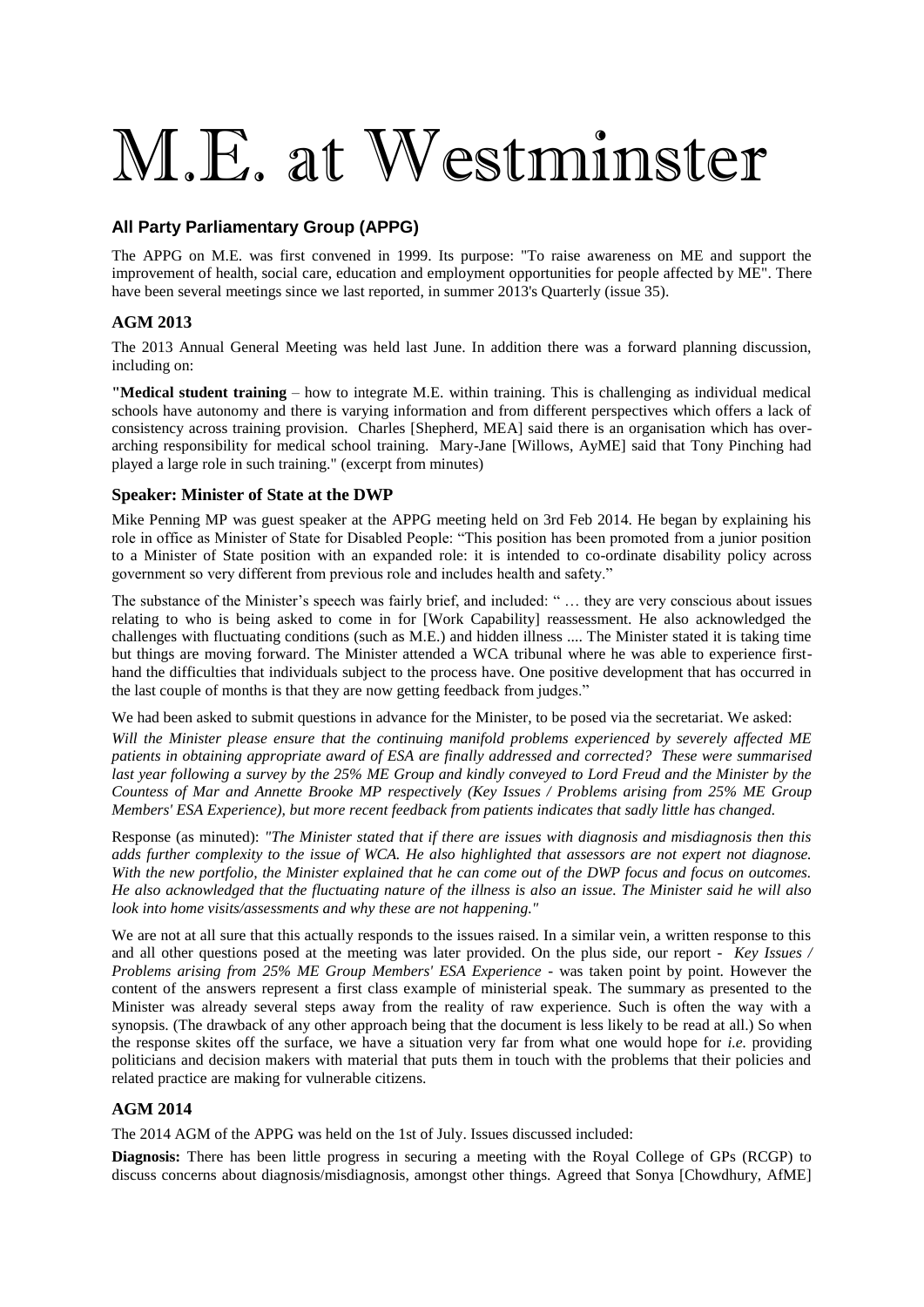will liaise with Annette [Brooke MP, chair] to send an invitation.

**Access to specialists:** The Countess has had a response to her letter regarding access to specialists out of area from Lord Howe which has been shared with the community.

**NICE Guideline**: Prof Mark Baker met with Forward M.E. last week and outlined issues with the NICE Guidelines, but also confirmed that there is no scope for the Guidelines to be removed from the static list [see P 32]. Sonya provided feedback at the meeting about the work that they are doing with a guide for patients and suggested that this could be built on. One option would be to produce a patient decision-making aid in the way the newly produced atrial fibrillation one recently launched by NICE. This could be a collaborative piece of work across Forward M.E. This suggestion was welcomed.

**ICD-11** Sonya led on a joint letter also signed by Annette, Countess of Mar and Charles which was sent to key WHO and ICD-11 revision personnel on 18 March 2014, requesting specific clarifications. No response has been forthcoming from anyone at WHO or ICD-11 revision despite a follow-up letter being sent a month ago.

## M.E. in Northern Ireland

### **Here is quick round up of some ME initiatives in Northern Ireland, since we last reported (Issue 34 Winter 2012.**

### *'Practice & Research Priorities'* **Event Feb 2014**

The long gallery, Stormont, was the venue for an NHS Continuing Professional Development accredited event on the theme of 'Practice & Research Priorities' on Tues  $4<sup>th</sup>$  Feb 2014.

Prof Mark VanNess [University of the Pacific, California] spoke on *post-exertional immunological, autonomic and neuroendocrine responses; importance of early diagnosis; warning of hazards of exercise therapies (sic.).*  We cover Prof Van Ness's work in the pull out feature starting on the next page.

There were also presentations by Dr William Weir [Consultant]*;* Dr Vance Spence [Chair, ME Research UK]; and Horace Reid [ME Patient, Newry & Mourne Support Group].

Horace Reid made some interesting points, including:

- ME was first defined by an Ulster doctor, Sir Donald Acheson, in 1956. REF: *The Clinical Syndrome Variously Called Benign Myalgic Encephalomyelitis, Iceland Disease and Epidemic Neuromyasthenia.* E D Acheson. American Journal of Medicine: 1959: 569-595
- All too often, ME patients cannot obtain basic elements of care within the NHS in Northern Ireland. In an effort to secure competent management, local support groups fly in their own specialist from England: Dr. William Weir. Once a month he takes a weekend off from his NHS commitments and comes to Belfast to see patients.
- The CFS clinic run by an Occupational Therapist at Belfast City Hospital is the only dedicated NHS ME facility in Northern Ireland. In 2010 the Belfast Trust tried to close this clinic down.
- The consultant attached to the Belfast City Hospital (BCH) clinic has now retired. He hasn't been replaced, and the clinic is now in difficulties.
- There was a chance to train a replacement consultant. In 2012 American expert (Dr Derek Enlander) offered scholarships in ME management for two medical registrars from Northern Ireland, at a teaching hospital in New York, free of cost. That would have provided exactly the kind of training that is so lacking here. That generous American offer has never received a response from the NHS.
- The Board has actually failed to maintain existing services. In 2008 there were 3 consultants in Northern Ireland with nominal expertise in ME. Six years later, now there are none.